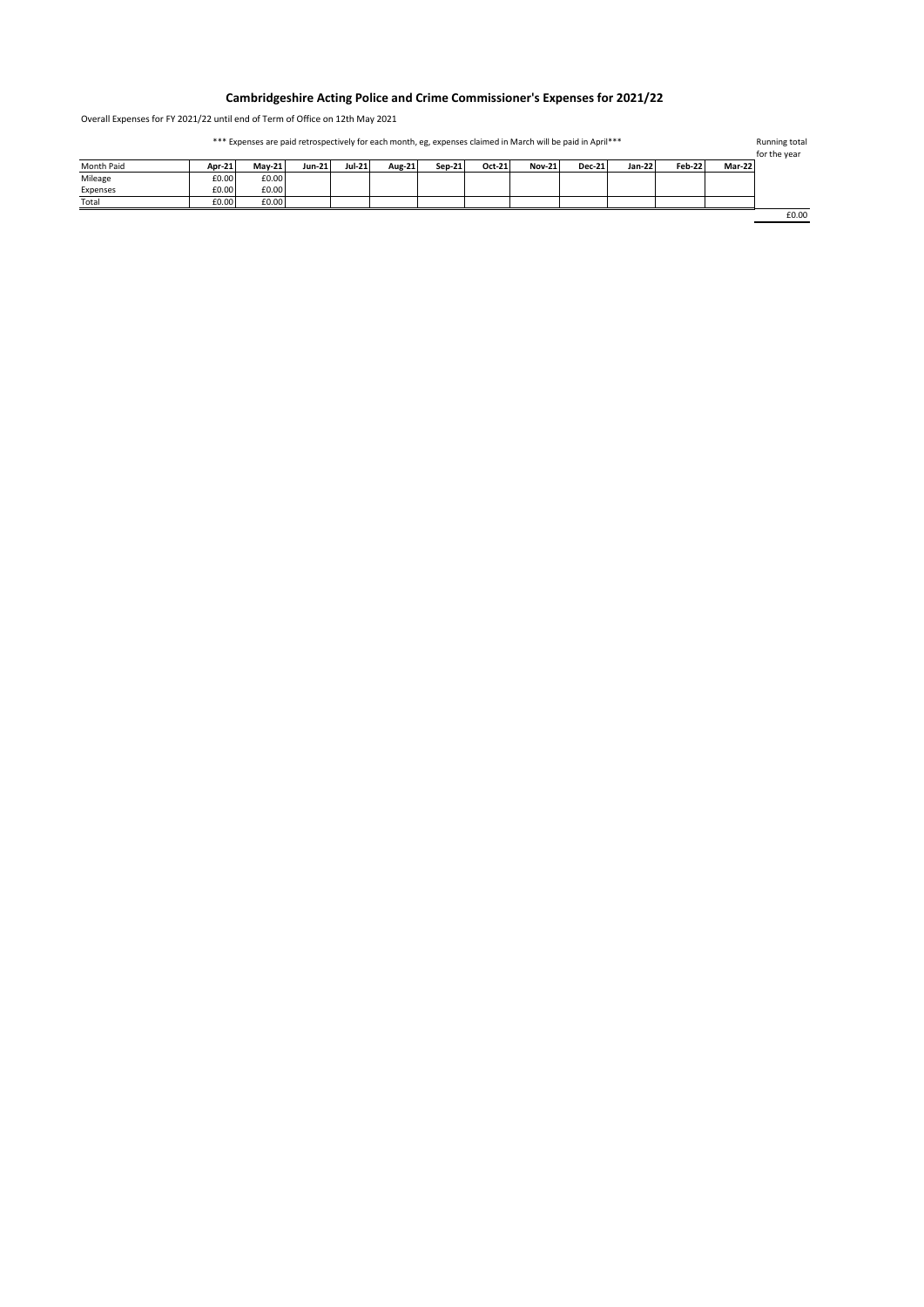|                                                                                                                                         |                                          |                                  | Column          | Column       |  |  |  |
|-----------------------------------------------------------------------------------------------------------------------------------------|------------------------------------------|----------------------------------|-----------------|--------------|--|--|--|
|                                                                                                                                         | А                                        | В                                |                 |              |  |  |  |
|                                                                                                                                         |                                          |                                  | If your journey |              |  |  |  |
|                                                                                                                                         | start/finish                             | Official                         |                 |              |  |  |  |
| Where a normal journey starts/finishes at home you must deduct your normal home to work mileage from your journey claimed and enter you | point is at                              | Mileage                          |                 |              |  |  |  |
|                                                                                                                                         | home, show                               | Claimed for                      |                 |              |  |  |  |
| home address on the front page.) Record these miles in Column A and complete the statement below:                                       |                                          |                                  |                 | Payment      |  |  |  |
|                                                                                                                                         |                                          |                                  |                 | (Mileage     |  |  |  |
|                                                                                                                                         |                                          |                                  |                 | paid at 45p  |  |  |  |
|                                                                                                                                         | claimed for                              | per mile)                        |                 |              |  |  |  |
| Normal commuting journey from Home to Office, Huntingdon (PE29 6NP) (normal place of duty) is 6 miles each way                          | payment                                  |                                  |                 |              |  |  |  |
|                                                                                                                                         |                                          |                                  |                 |              |  |  |  |
| Date                                                                                                                                    | Starting/Finish Point and Places Visited | Reason                           |                 |              |  |  |  |
|                                                                                                                                         |                                          | Mileage Expenses Paid - MAY 2021 |                 |              |  |  |  |
|                                                                                                                                         | No mileage claim made                    |                                  |                 |              |  |  |  |
|                                                                                                                                         |                                          |                                  |                 |              |  |  |  |
|                                                                                                                                         |                                          |                                  |                 |              |  |  |  |
|                                                                                                                                         |                                          | <b>Total Miles</b>               | 0               | $\mathbf{0}$ |  |  |  |
|                                                                                                                                         |                                          | $\mathbf 0$                      |                 |              |  |  |  |
|                                                                                                                                         |                                          |                                  |                 |              |  |  |  |
| Mileage Expenses Paid - APRIL 2021                                                                                                      |                                          |                                  |                 |              |  |  |  |
|                                                                                                                                         | No mileage claim made                    |                                  |                 |              |  |  |  |
|                                                                                                                                         |                                          |                                  |                 |              |  |  |  |
|                                                                                                                                         |                                          |                                  |                 |              |  |  |  |
|                                                                                                                                         |                                          | <b>Total Miles</b>               | 0               | $\mathbf 0$  |  |  |  |
|                                                                                                                                         |                                          | <b>Total Paid</b>                |                 | $\mathbf 0$  |  |  |  |